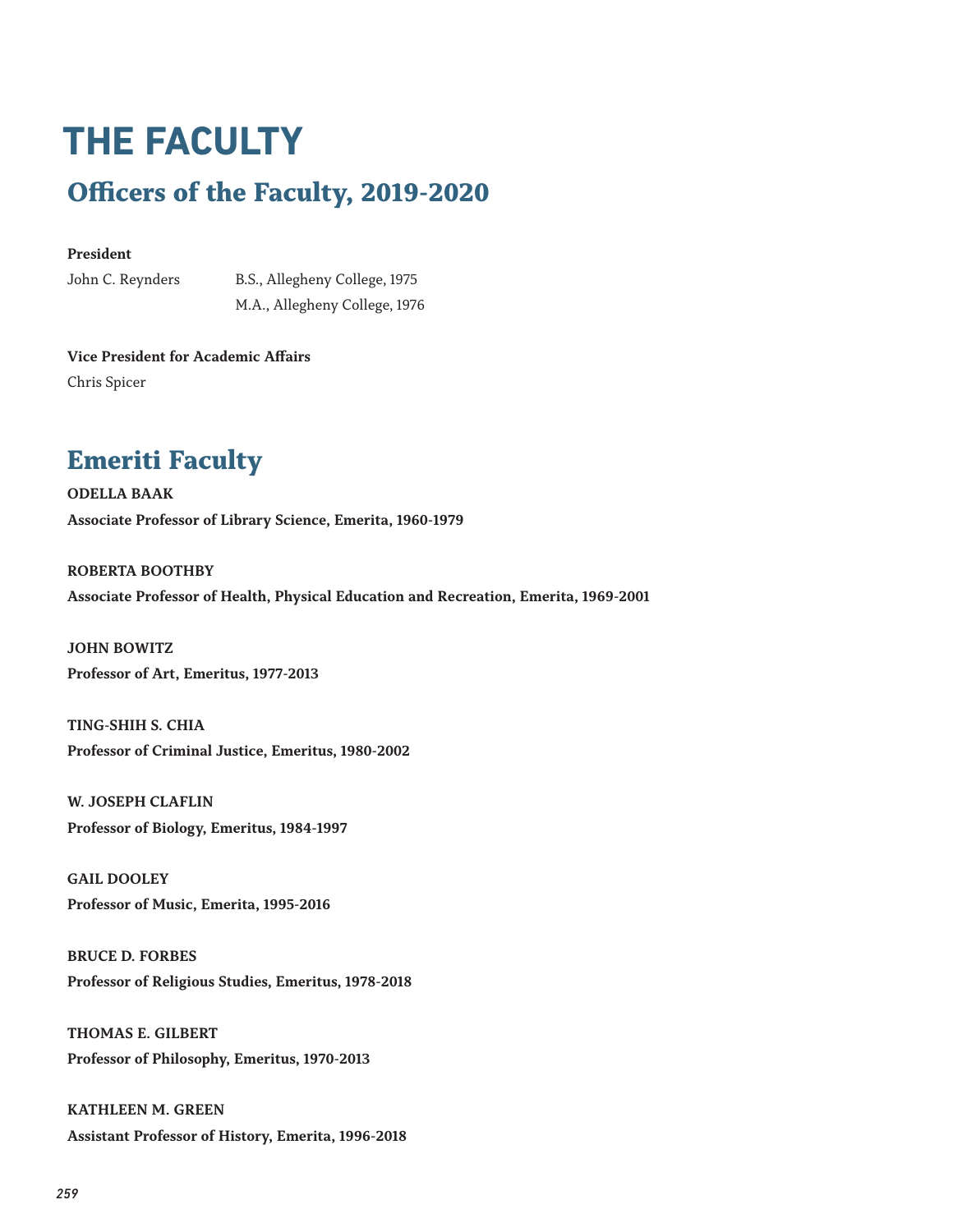#### **MARILYN J. HEILMAN**

**Associate Professor of Education, Emerita, 1986-2005**

**JANE D. HEY Professor of Biology, Emerita, 1980-2007**

**JAN D. HODGE Professor of English, Emeritus, 1967-1997**

**ROBERT JEWETT Professor of Religion, Emeritus, 1966-1981**

**MARTY KNEPPER Professor of English, Emerita, 1984-2017**

**JOHN LAWRENCE Professor of Philosophy, Emeritus, 1966-1996**

**MARY LEIDA Professor of Biology, Emerita, 1987-2014**

**PETER LEE Professor of Economics, Emeritus, 1967-1993**

**DOUGLAS C. LIVERMORE Professor of Economics and Business, Emeritus, 1980-2012**

**EARL MOORE Professor of Psychology, Emeritus, 1964-1990**

**SHARON OCKER Professor of Education, Emeritus, 1967-1996**

**RICHARD OWENS Professor of Education, Emeritus, 1973-1978; 1986-1998**

**JOHN N. PINTO Professor of Psychology, Emeritus, 1981-2018**

**AL SELLEN Professor of History and Political Science, Emeritus, 1956-1990**

**LARRY D. SENSENIG**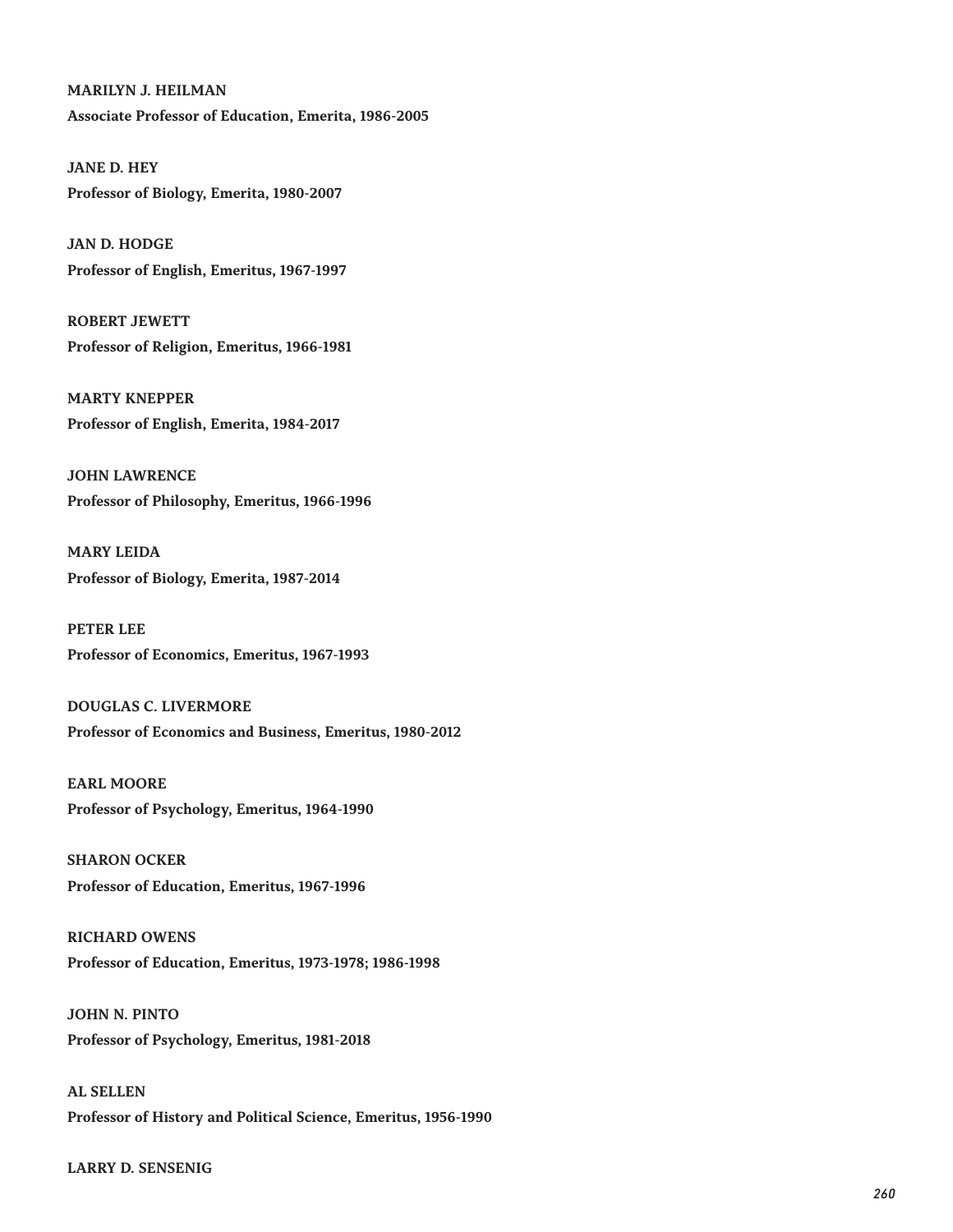**Professor of Psychology, Emeritus, 1974-2013**

**BETTE ANNE SKEWIS-ARNETT Professor of Theatre, Emerita, 1987-2017**

**CELIA J. STEVENSON Assistant Professor of Education, Emerita, 1912-2018**

**KATHLEEN C. STOWICK Professor of Nursing, Emerita, 1981-2006**

**DOUGLAS A. SWAN Professor of Mathematical Sciences, Emeritus, 1982-2003**

**GLENNA TEVIS Professor of Education, Emerita, 1983-2013**

**RICHARD A. WEIKERT Professor of Livestock Marketing, Emeritus, 1962-1997**

**BARBARA C. WILT Associate Professor of Education, Emerita, 2005-2017**

### **Affiliated Faculty**

**Stephen Davis** Distinguished Guest Professor

## **Faculty**

Stacey M. Alex Instructor of Spanish, 2019- B.A., University of Iowa, 2007; M.A., Ibid., 2014; Ph.D., Ohio State University, expected 2019.

Gail R. Ament Professor of Spanish, 1998- M.A., University of Montana, 1972; Ph.D., University of Washington, 1998.

Scott L. Arnett Professor of Education, 1998- B.A., University of Oklahoma, Norman, 1979; M.L.S., Ibid., 1987; Ph.D., Ibid., 1997.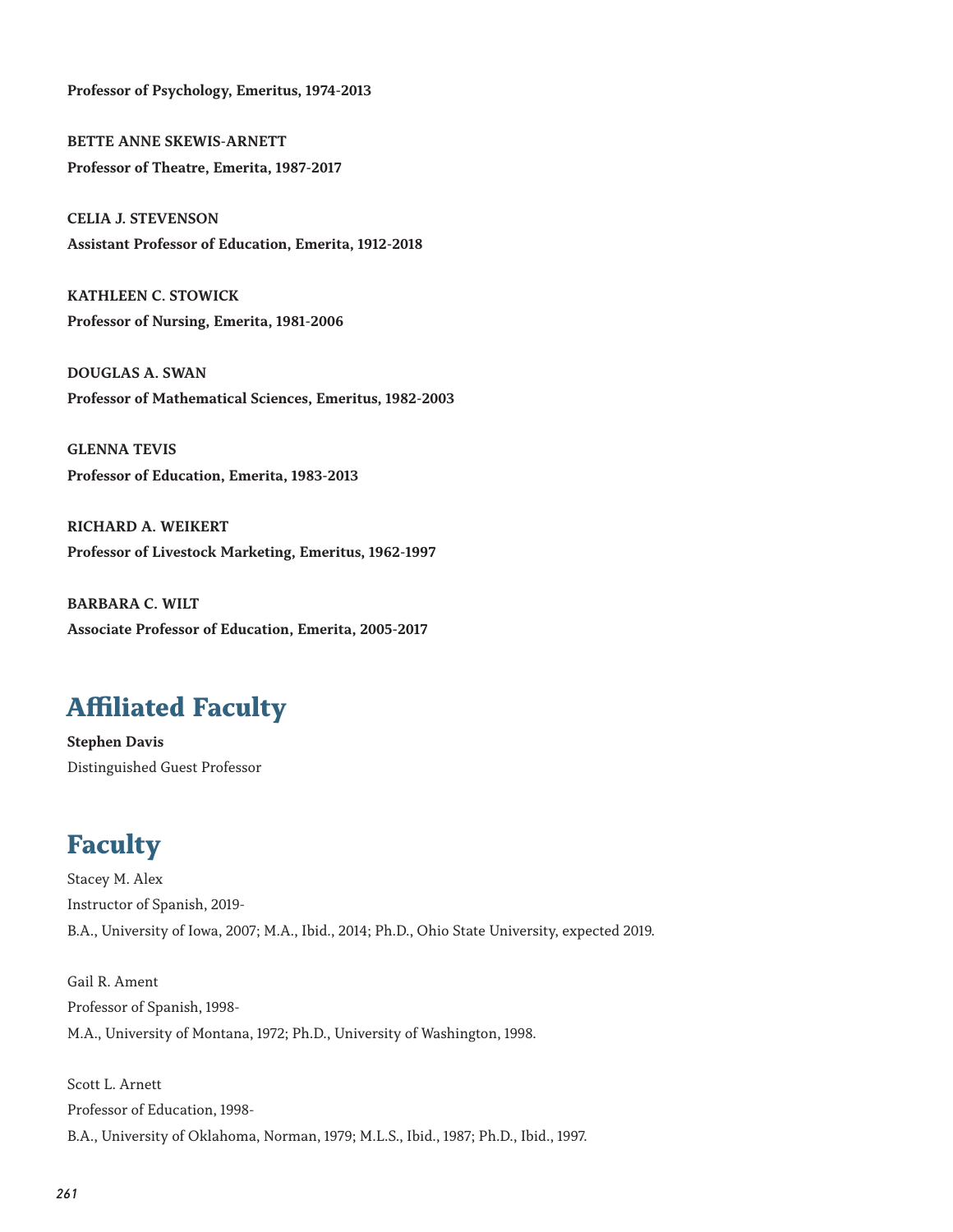Patrick G. Bass Professor of History and Political Science, 1992- B.S., Harvey Mudd College, Claremont, California, 1978; Ph.D., Claremont Graduate School, Claremont, California, 1986.

Brandon A. Boesch Assistant Professor of Philosophy, 2018- B.A., Benedictine College, 2011; Ph.D., University of South Carolina, 2018.

\*Aaron Bunker Associate Professor of Biology, 2010- B.S., Missouri Western State College, 2005; Ph.D., University of Missouri, 2010.

Randolph E. Campbell Professor of Mathematical Sciences, 1995- B.S., Brigham Young University, 1988; M.S., Ibid., 1989

Eric P. Canning Associate Professor of Mathematical Sciences, 1998-

B.S., California State University, Bakersfield, 1989; M.S., California Polytechnic State University, San Luis Obispo, 1992; Ph.D., Kansas State University, 1999.

Kimberly M. Christopherson

Associate Professor and Educational Technologist, 2007-

B.A., University of St. Thomas, 1999; M.A., University of North Dakota, 2004; Ph.D., Ibid., 2007.

Shannon Claxton Assistant Professor of Psychology, 2015- B.A., Cornell College, 2010; M.A., Kent State University, 2012; Ph.D., Ibid, 2015.

Taylor D. Clemens Assistant Professor of Theatre, 2016- B.A., Iowa State University, 2012; M.F.A., University of South Dakota, 2016.

Elizabeth R. Coody Assistant Professor of Religious Studies, 2018- B.A., Centenary College, 2005; M.A., Iliff School of Theology, 2009; Ph.D., University of Denver, 2015.

Stephen B. Coyne Professor of English, 1988- B.A., Catawba College, 1972; M.A., University of North Carolina, 1976; Ph.D., University of Denver, 1988.

Richard L. Crow Assistant Professor of Agronomy, 2014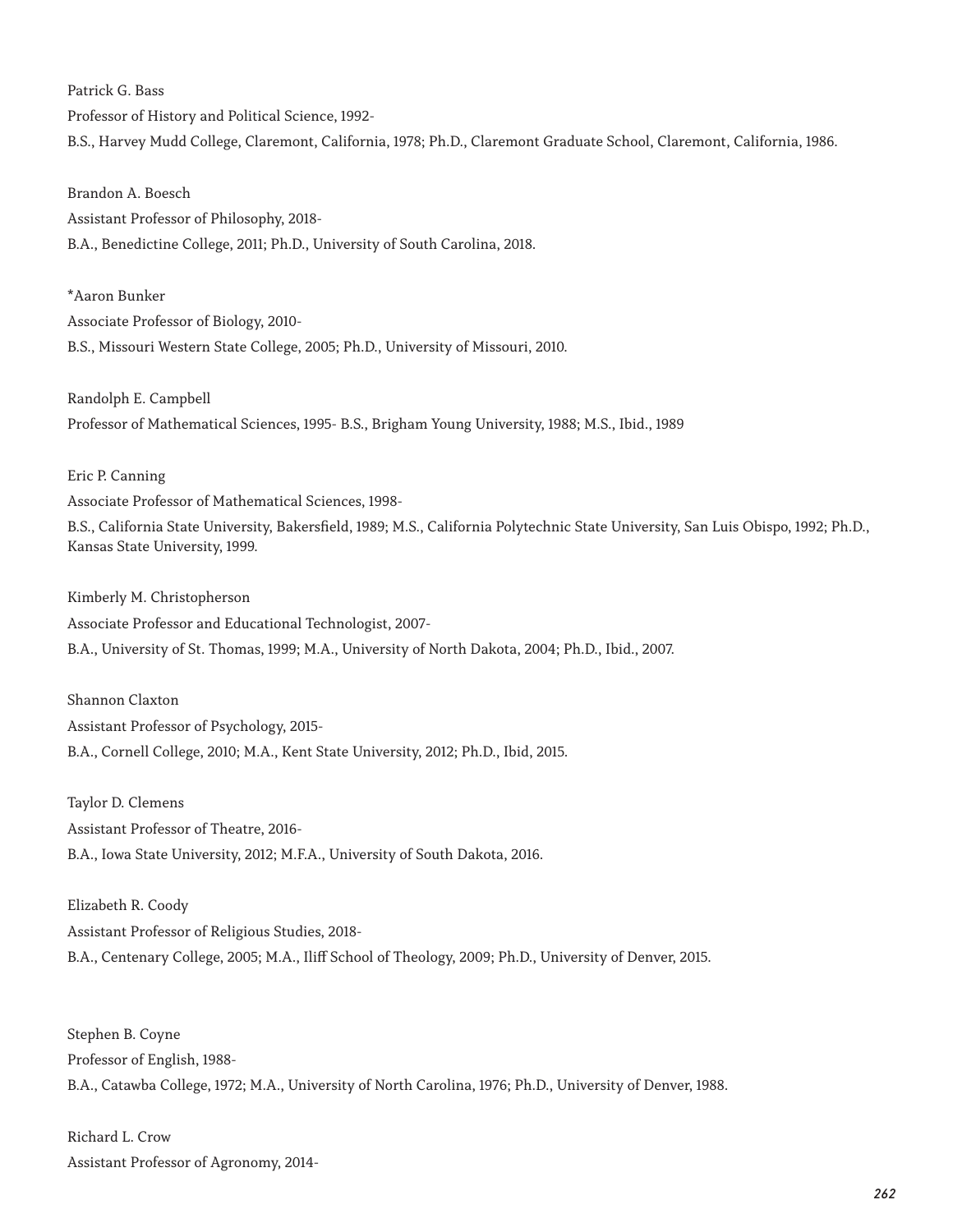B.S., University of Wisconsin-Platteville, 2005; M.S., University of Wisconsin-Madison, 2007.

Shannon M. DeClute Associate Professor of Psychology, 2012- B.S., Morningside College, 2002; M.A., The University of Akron, 2005; Ph.D., Ibid., 2012.

Lori L. Doeschot Associate Professor of Nursing Education, 2007- B.S., Briar Cliff College, 1987; M.S., South Dakota State University, 1992.

Marilyn C. Eastman Associate Professor of Business Administration, 2015- B.S., The University of South Dakota, 1987; M.B.A., Washington University, 1989; Ed.D., The University of South Dakota, 2015.

David E. Elder Associate Professor of Writing and Rhetoric, 2010- B.A., Northwestern College, 2005; Ph.D., Texas Christian University, 2012.

Ross Fuglsang

Associate Professor of Mass Communications, 1996- B.S., Iowa State University, 1982; M.S., Ibid., 1987; B.A., Central Missouri State University, 1991; Ph.D., University of Iowa, 1997.

Adam R. Fullerton Digital Services Librarian and Assistant Professor 2011- B.A., University of Wisconsin-Superior, 2009; M.L.I.S., University of Wisconsin-Milwaukee, 2010.

Steven M. Gates Professor of Education, 2016- B.A., Wartburg College, 1977; M.A., Eastern New Mexico University, 1980; Ph.D., University of Iowa, 2003.

Sharlene E. Georgesen Professor of Nursing Education, 2003- B.A.N., Augustana College, 1986; M.S.N., University of Missouri-Columbia, 1992; Ph.D., lbid., 2016.

Carolyn Glackin Instructor of Education, 2016- B.A., Wayne State College, Frederick, Ed.D., University of South Dakota, expected 2019.

Gregory P. Guelcher Professor of History, 1996- B.A., College of Wooster (Ohio), 1985; M.A., University of Illinois, 1990; Ph.D., Ibid., 1999.

Amanda J. Haverhals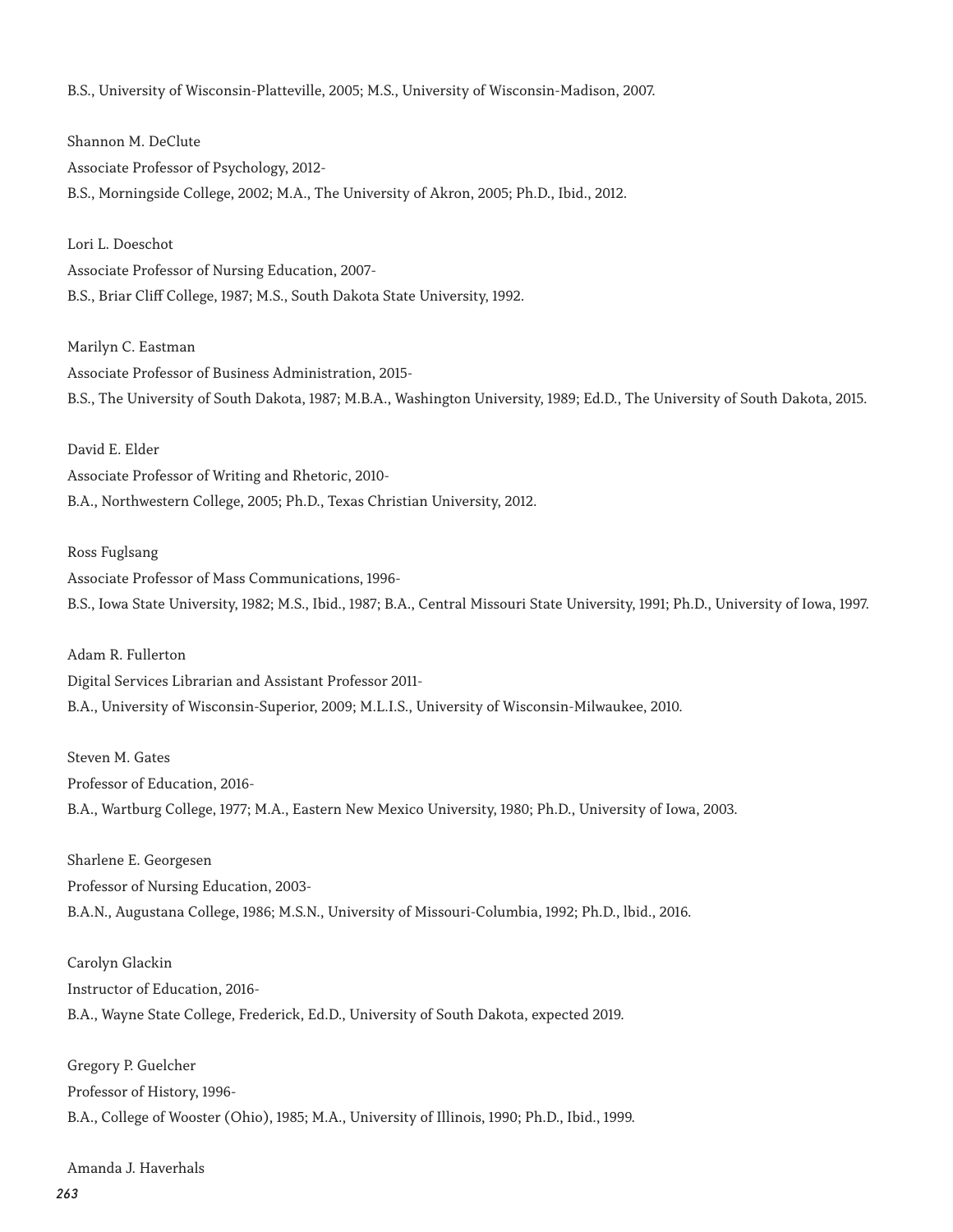Assistant Professor of Nursing Education, 2015- B.S.N., Morningside College, 2003; M.S.N., Grand Canyon University, 2012. John R. Helms Assistant Professor of Chemistry, 2014- B.A., Virginia Wesleyan College, 1998; M.S., Old Dominion University, 2006; Ph.D., Ibid., 2012.

Valerie M. Hennings

Associate Professor of Political Science, 2014-

B.A., Morningside College, 2001; M.A., The George Washington University, 2005; M.A., The University of Wisconsin-Madison, 2006; Ph.D., lbid 2011.

\*\*Jack R. Hill Professor of Psychology, 1990- B.S., Manchester College, Indiana, 1983; M.A., Southern Illinois University, 1986; Ph.D., Ibid., 1993.

Dharma Jairam Associate Professor of Education, 2015- B.A., Keuka College, 1998: M.Ed., State University of New York-Buffalo, 2004; Ph.D., University of Nebraska-Lincoln, 2009.

Mitchel T. Keller Assistant Professor of Mathematics, 2018- B.S., North Dakota State University, 2004; Ph.D. Georgia Institute of Technology, 2010.

Jennifer Kennelly Instructor of Education, 2017- B.S., DePaul University, 2005; M.S. ED University of Pennsylvania, 2012.

Annie Kinwa-Muzinga Professor of Agriculture, 2018- B.S., University of Kinshasa, 1988; M.B.A., University of Illinois, 1993; Ph.D., Ibid., 2001.

Kathy K. Knitig Associate Professor of Nursing Education, 2019- B.S.N., Southwestern College, 2003; M.S., South Dakota State University, 2005; Ph.D.,Ibid, 2013.

Henry E. Knowlton Professor of Education, 2014- B.S., Temple University, 1972; M.Ed., University of Louisville, 1973; Ed.D.,University of Kentucky, 1978.

John M. Kolbo Instructor of Art, 1999- B.A., Morningside College, 1978.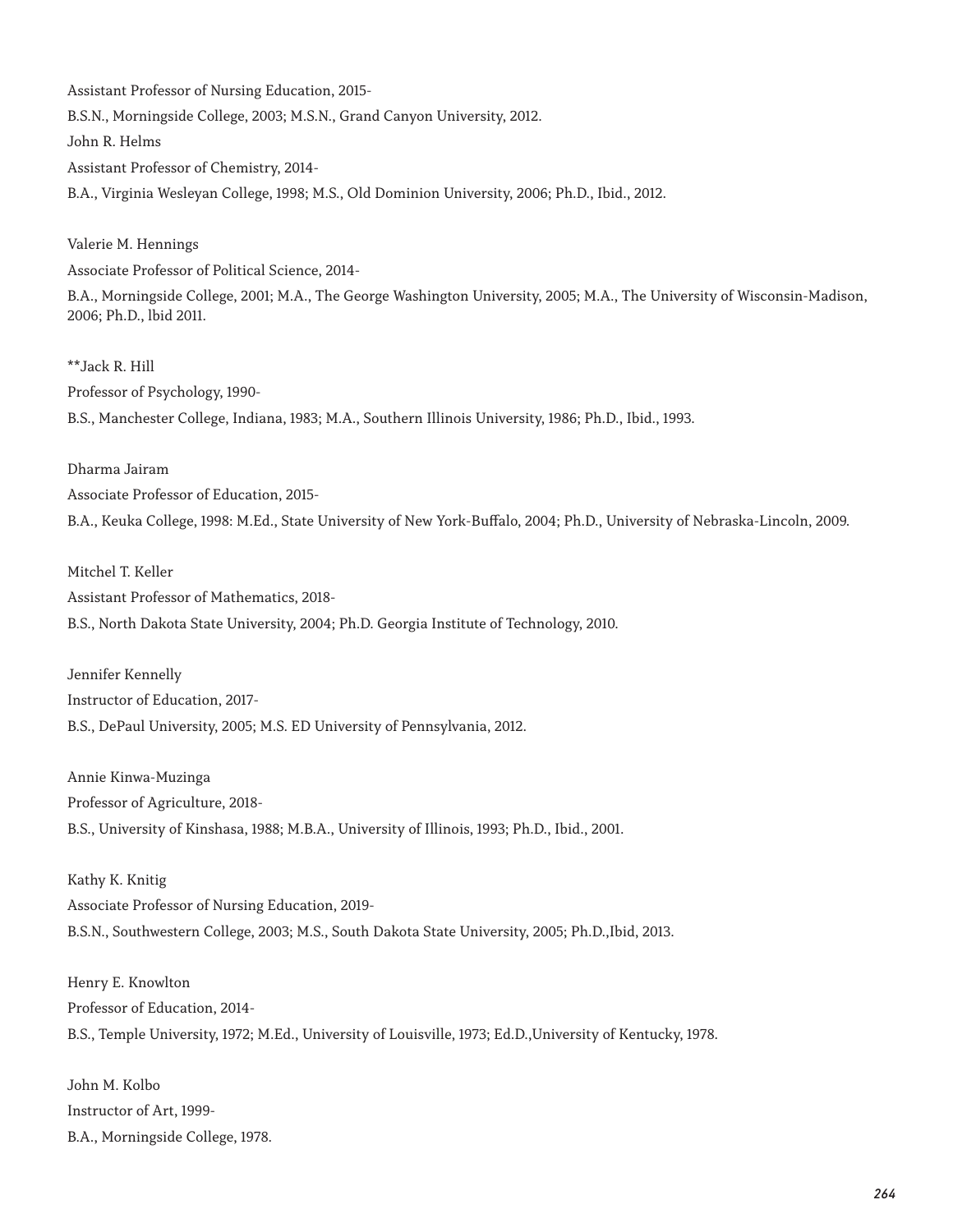Mary B. Kovarna

Professor of Nursing Education, 1995-

B.S.N., University of Iowa College of Nursing, 1980; M.S.N., South Dakota State University, 1993; Ed.D., University of South Dakota, 2006.

Jessica A. LaPaglia Associate Professor of Psychology, 2013- B.A., Augsburg College, 2008; M.S., Iowa State University, 2011; Ph.D., Ibid., 2013.

Chad J. Leugers Associate Professor of Biology, 2011- B.S., Missouri State University, 2003; Ph.D., University of Iowa, 2010.

Lillian J. Lopez Professor of Political Science, 1993-

B.A., University of Puerto Rico, 1982; J.D., University of Puerto Rico School of Law, 1986; M.A., University of South Dakota, 1999.

#### Susanne Lubbers

Associate Professor of Education, 2006-

B.S., University of South Dakota, 1991; M.S., Southwest Minnesota State University, 2006; Ph.D., Drake University, 2017.

#### Shane Macklin

Assistant Professor of Music and Director of Bands, 2013- B.M.E., University of Nebraska-Lincoln, 1989; M.M., Southern Oregon University, 2006.

#### David W. Madsen

Assistant Professor of Mass Communications, 2009- B.A., University of Nebraska-Lincoln, 1976; M.A., University of Nebraska-Lincoln, 2013.

#### Erik S. Mahon

Assistant Professor of Music, 2018- B.A., Gustavus Adolphus College, 2009; M.M., University of South Dakota, 2013; D.M.A., The University of Kansas, 2017.

### James J. March Professor of Music, 1986-

B.A., St. John's University, 1976; M.F.A., University of Iowa, 1980; D.M.A., Ibid., 1983.

Brian H. McFarland Associate Professor of Chemistry, 2013- B.S., Mississippi College, 1998; Ph.D., University of Southern Mississippi, 2005.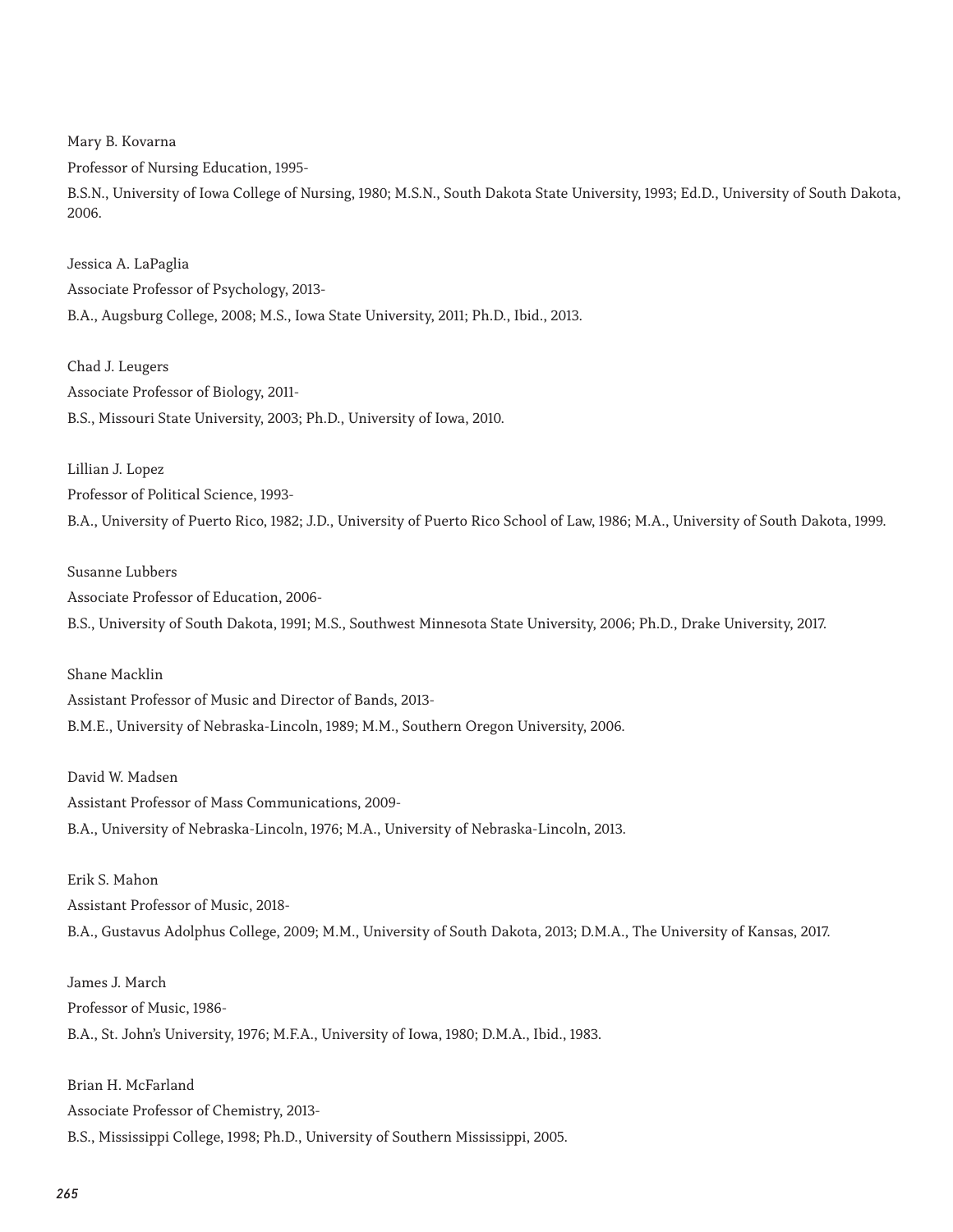\*\*\*\*Patrick F. McKinlay Professor of Political Science, 1994- B.A., University of Northern Iowa, 1988; M.A., University of Notre Dame, 1990; Ph.D., Ibid., 1994.

Kati Meyer Assistant Professor of Music, 2019- B.A., University of Minnesota, 2009; M.M. Northwestern University, 2010; Ph.D., University of Iowa, 2016.

Shelley A. Molland Assistant Professor of Education, 2011- B.S., University of Wisconsin - La Crosse, 1976; M.A., University of South Dakota - Vermillion, 1997.

Anni Moore Assistant Professor of Biology, 2014- B.S., Northern Illinois University, 2007; Ph.D., Ibid., 2014.

Ngamboko Papa (Lawrence) Muzinga Associate Professor of Business, 2017- B.S., Kinshasa, Democratic Republic of Congo, 1985; M.A., University of Illinois at Urbana, 1994; Ph.D., Ibid., 2005.

Joan Nielsen Associate Professor of Education, 2003- B.A., Upper Iowa University, Fayette, Iowa, 1973; M.S., Drake University, Des Moines, Iowa, 1992; Ed.Spec., Ibid., 1996

Mark C. Nielsen Assistant Professor of Accounting, 2016- B.A., Augustana University, 1996; M.B.A., University of Iowa, 2005.

Thomas H. Paulsen Associate Professor of Applied Agriculture and Food Studies, 2016- B.S., Northwest Missouri State University, 1987; M.S., Iowa State University, 2001; Ph.D. lbid, 2011.

Ryan Person Assistant Professor of Music and Director of Choirs, 2018- B.A., Luther College, 2005; M.M., Michigan State University, 2013, D.M.A., Texas Tech University, 2018

Jennifer E. Peterson Assistant Professor of English, 2019- B.A., University of Sioux Falls, 1992; M.A., University of South Dakota, 2002; Ph.D., The University of South Dakota, 2007

Martin L. Peterson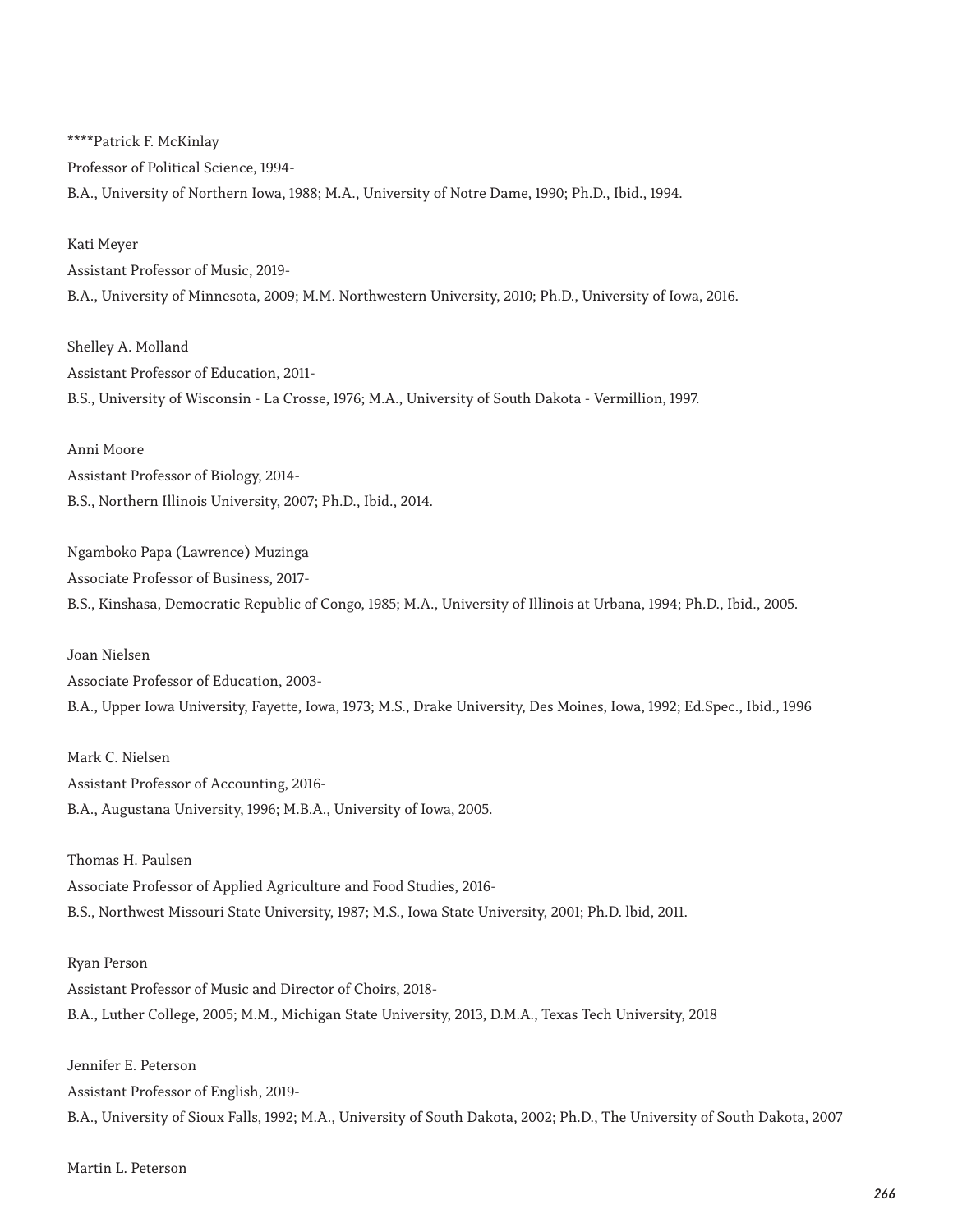Assistant Professor of Education, 2016- B.S., Northwest Missouri State College, 1968; M.A., University of Nebraska, 1971. Jessica C. Pleuss Associate Professor of Psychology, 2012- B.S., Valparaiso University, 2003; M.A., University of Minnesota, 2006; Ph.D., Ibid., 2012.

Anne L. Power

Associate Professor of Management, 2014-

B.B.A. The University of Iowa, 1990; M.B.A., The University of South Dakota, 2002; Ph.D., The University of Nebraska-Lincoln, 2013

Shelby R. Prindaville Associate Professor of Art, 2019- B.A., University of Pennsylvania, 2008; M.F.A., Louisiana State University, 2013.

\*\*\*Heather Reid

Professor of Philosophy, 1996-

B.A., University of Virginia, 1986; M.A., University of Massachusetts at Amherst, 1994; Ph.D., Ibid., 1996.

Twyla R. Rosenbaum

Associate Professor of Business Administration, 2006- B.A., Briar Cliff College, 1984; M.B.A., University of South Dakota, 1992; J.D., University of South Dakota, 2010.

Janet M. Rohmiller

Associate Professor of Education, 2018- B.S., University of South Dakota, 1987; M.S., Creighton University, 1991; M.A., University of Northern Iowa, 2008.

Holly A. Schenzel Associate Professor of Nursing Education, 2018- B.S., Morningside College, 2005; D.N.P., Creighton University, 2013.

Lauri L. Sells

Assistant Professor of Nursing Education, 2016- B.S.N., Grand View University, 2009; M.S.N., University of Saint Mary, 2016.

Timothy M. Sesterhenn Assistant Professor of Biology, 2014- B.A., Ohio Wesleyan University, 2002; Ph.D., University of Kentucky, 2011.

R. Diane Shanafelt Assistant Professor of Education, 2018- B.A., University of Iowa, 1983; M.A., Wayne State College, 2006.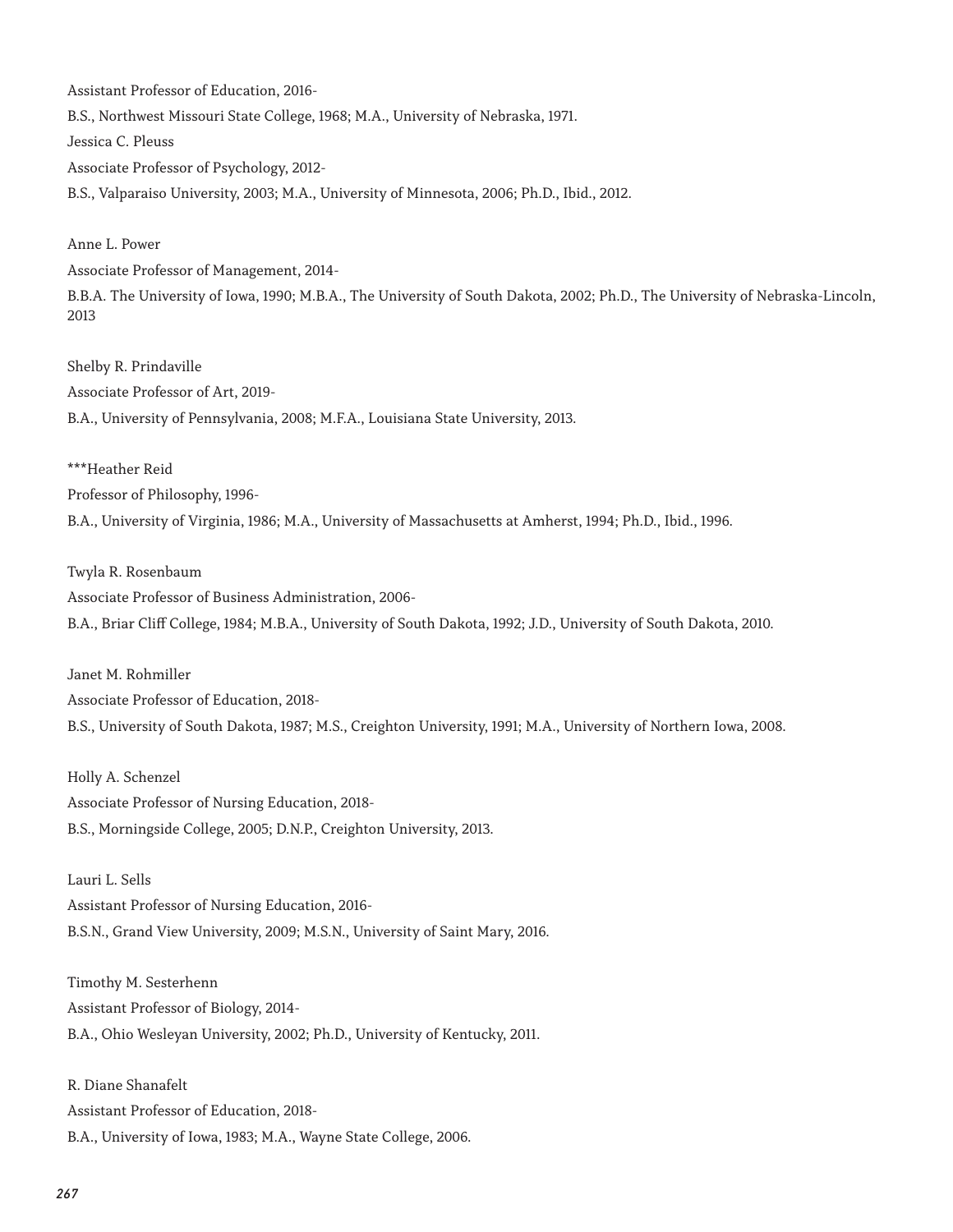David H. Slaven Associate Professor of Physics, 2003- B.S., Creighton University, 1983; Ph.D., Iowa State University, 1990.

Dianna L. Sorenson Professor of Nursing Education, 2016-

B.S., South Dakota State University, 1977; M.N., Montana State University, 1983; M.B.A., University of Sioux Falls, 2013; Ph.D., University of Arizona, 1990.

Kurt Spearing Associate Professor of Biology, 2010- B.S., Eastern Illinois University, 1994; M.S., Michigan State University, 1998; Ph.D., Northern Illinois University, 2013.

Christopher L. Spicer Associate Professor of Mathematical Sciences, 2009- B.A., Mount Mercy College, 2004; Ph.D., North Dakota State University, 2010.

Dean Stevens Professor of Mathematical Sciences, 2001- B.S., Morningside College, 1995; M.S., Iowa State University, 1998.

J. Alden Stout Associate Professor of Philosophy, 2011- B.S., Utah Valley State College, 2005; Ph.D., Purdue University, 2010.

James C. Stroh Professor of Biology, 1997- B.A., Central College, 1984; M.S., Fort Hays State Station, Hays, Kansas, 1986; Ph.D., Texas A&M University, 1995.

Tangela A. Sylvester Assistant Professor of Education, 2015- B.A., Wayne State College, 1980; M.A.T., Morningside College, 1987; Ed.D., The University of South Dakota, 1991.

Andrew Thomas Associate Professor of Chemistry, 2011- B.S., Iowa State University, 1999; Ph.D., The University of Iowa, 2006.

Dolie M. Thompson Assistant Professor of Art, 2006- B.A., Briar Cliff University, 1979; M.F.A., Savanna College of Art and Design, 2004.